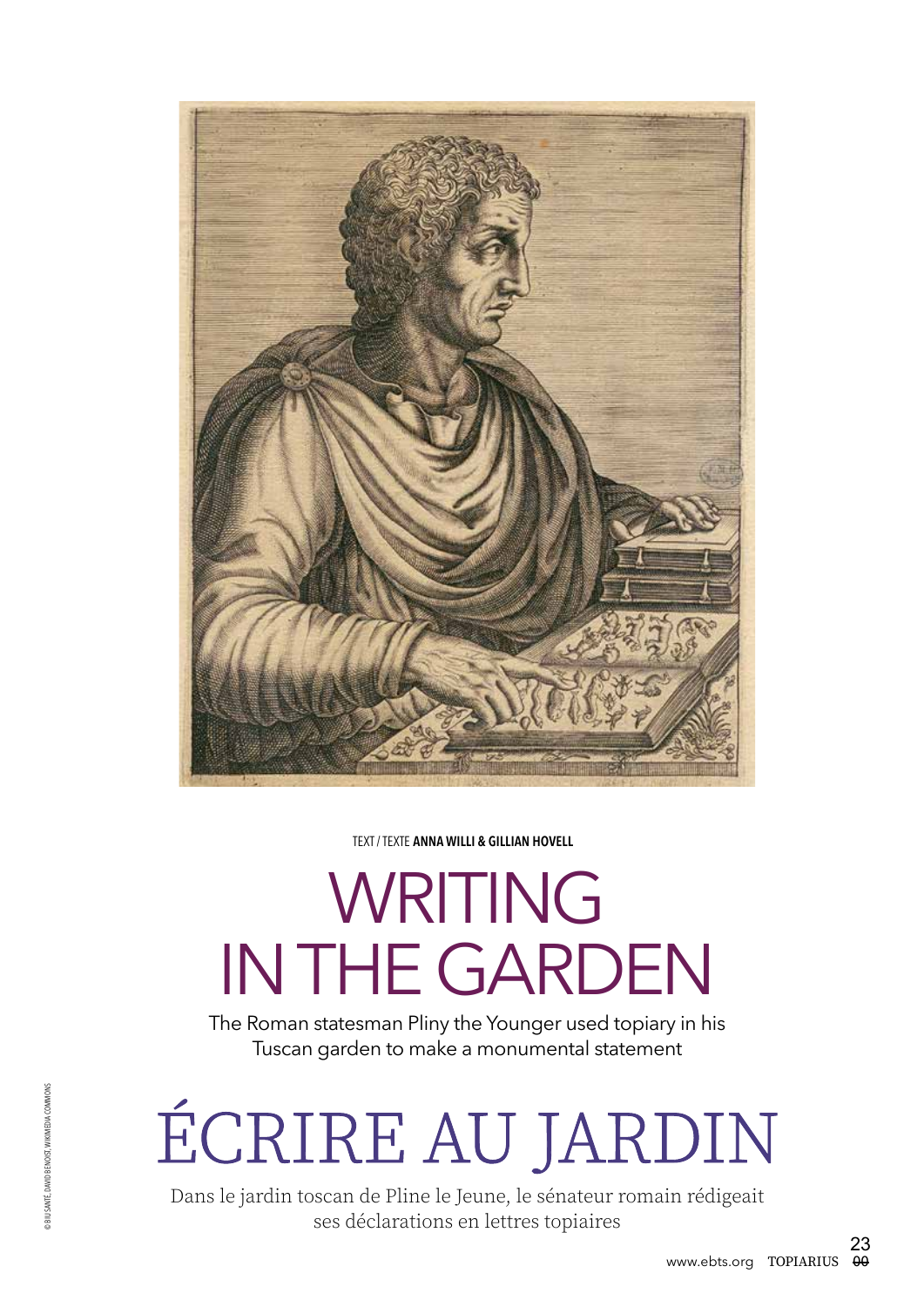

**ABOVE Reconstruction of Pliny's Tuscan villa by Karl Friedrich Schinkel** 

**CI-DESSUS Reconstitution de la villa toscane de Pline par Karl Friedrich Schinkel**

**PREVIOUS PAGE Pliny the Younger from 'Les vrais portraits et vies des hommes illustres' by A. Thevet (1584)** 

**PAGE PRECEDENTE Pline le Jeune dans 'Les vrais portraits et vies des hommes illustres' par A. Thevet (1584)**

The of the earliest descriptions we know of<br>
statesman Pliny the Younger, written towards<br>
the end of the first century AD. Pliny belonged to Rom topiary appears in a remarkable letter by the the end of the first century AD. Pliny belonged to Rome's elite, and during the Republic, a man like him could have aspired to become one of the most powerful men in Rome, but now, with emperors ruling Rome, power and success were revealed by conspicuous personal wealth. A prime arena for showing off were country houses and gardens that had now become the showcase for status. Rich influential Romans would invite their peers and those whom they wished to impress to their homes; erudite and politically well-informed dinner conversation would be surrounded by expensive works of art and culture. Such social mingling expanded to be combined with walks around the private garden, and in his letter to a friend, Pliny takes the reader on a walk through the glorious garden of his estate Tusci on what is today the border between Tuscany and Umbria in Italy.

THE WOW FACTOR

As far as we know, topiary was invented by the Romans, –indeed, the word 'topiary' itself comes directly from the Latin *ars topiaria* and it quickly became a fashionable feature of representative gardens. Pliny's gardens were clearly designed for the wow factor, with more than a whiff of showing off and dramatic showbiz about them. They were vast artistic extravaganzas, with vistas, textures and constant changes of atmosphere and mood. Amongst the terraces, winding paths and

C'agissant d'art topiaire, l'un des plus anciens textes<br>qui nous soit parvenu est une lettre de Pline le Jeune,<br>célèbre sénateur, rédigée à la fin du premier siècle de<br>notre ère. Pline faisait partie de l'élite de la Rome 'agissant d'art topiaire, l'un des plus anciens textes qui nous soit parvenu est une lettre de Pline le Jeune, célèbre sénateur, rédigée à la fin du premier siècle de et sous la République, les hauts dignitaires nourrissaient parfois l'ambition de devenir les hommes les plus puissants de la Cité. Mais avec l'Empire, pouvoir et réussite furent surtout synonymes d'opulence et de luxe ostentatoire. Les villas et leurs jardins devinrent l'endroit idéal pour pavoiser et servir de vitrine au statut social. Les riches notables romains se recevaient, ainsi que ceux qu'ils désiraient impressionner. Au cours de ces dîners entre gens d'influence, l'art et la culture se mêlaient aux conversations d'érudits et de politiques éclairés. Ce brassage avait pour décor les magnifiques jardins de ces villas patriciennes. Dans une de ses lettres, Pline le Jeune nous fait découvrir le magnifique jardin de sa Villa in Tuscis, bâtie aux confins de la Toscane et de l'Ombrie actuelles.

#### LE GOÛT DE LA MISE EN SCÈNE

Les topiaires seraient une invention romaine –le mot luimême venant du Latin ars topiaria. Ce type de plantation devint rapidement un phénomène de mode dans ces jardins antiques destinés à être montrés. Ceux de Pline le Jeune étaient incontestablement destinés à faire de l'effet, et regorgeaient de mises en scène spectaculaires. On y découvre un somptueux déploiement d'effets artistique,s de panoramas et de textures variées, de perpétuels changements d'atmosphères. Entre les terrasses, les allées sinueuses et les plantations formelles, des scènes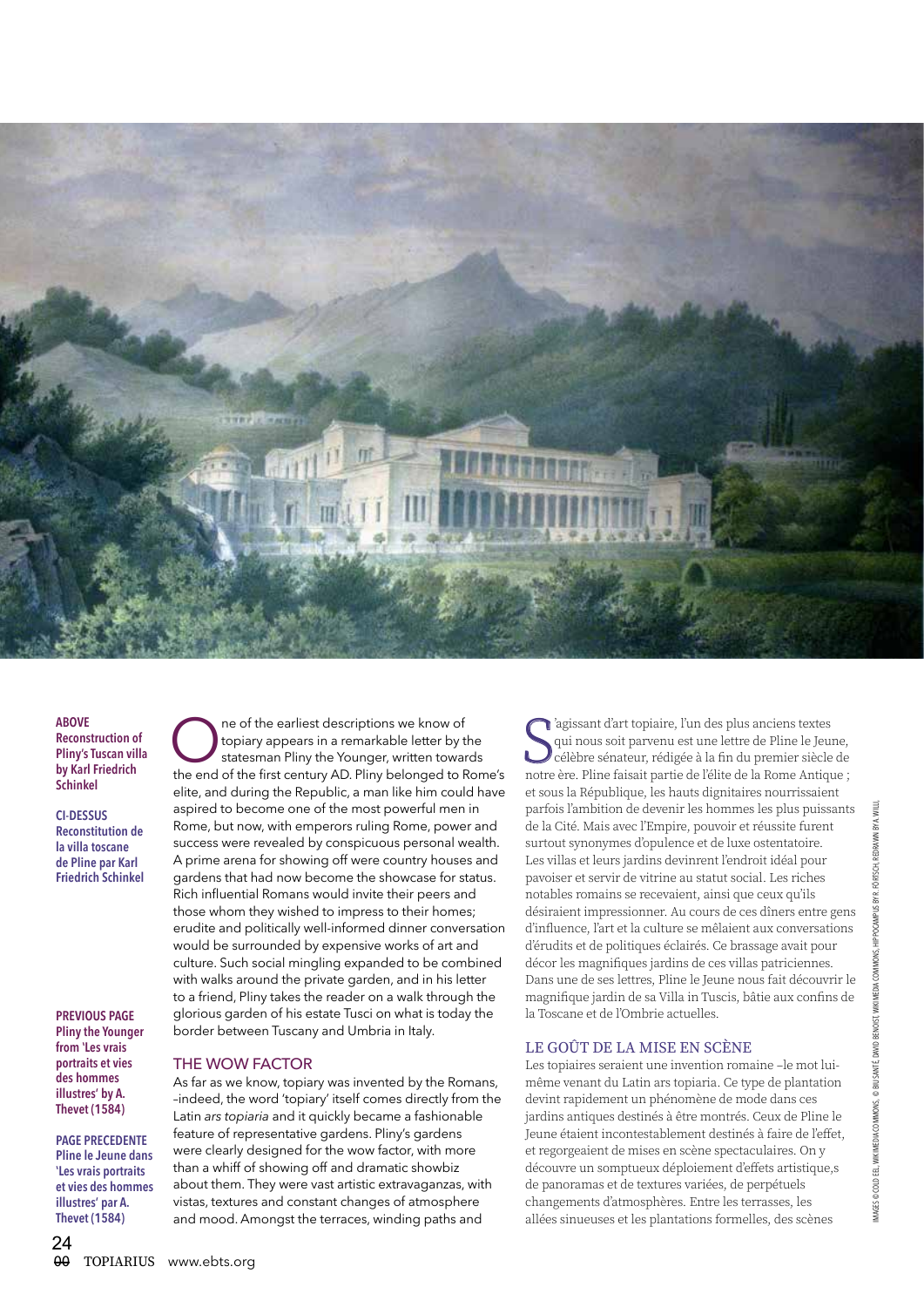### **HISTORY / HISTOIRE**

formal planting there were 'imitations of rural country', summerhouses and fountains. Expensive statues, water features, mythical figures and shrines, decorated by frescoes and mosaics, were all artfully placed at strategic points around the carefully designed garden walks. And then there were living sculptures, 'box shrubs clipped into countless shapes'.

In the case of the Tusci, an unusual choice of topiary added another dimension to the representative function of Pliny's gardens. In his letter he describes the hippodromus, a park-like feature in the shape of a Roman circus, writing:

*Between the grass lawns here and there are box shrubs clipped into innumerable shapes, some being letters which spell the owner's name or the gardener's (artificis); small obelisks (sc. of box) alternate with fruit trees, and then suddenly in the midst of this ornamental scene is what looks like a piece of rural country planted there. (Plin. Epist. 5.6.35–36)*

Not only did Pliny have living box sculptures to show off, but there were living letters spelling out names in his garden! This fact is rather extraordinary: to our knowledge, Pliny's topiary lettering is unique; no other ancient authors mention it, and no ancient garden paintings show it. How did it end up in Pliny's garden?

#### FOR PLEASURE AND AMUSEMENT

The Romans were notoriously keen to be remembered for eternity, and putting up large inscriptions in stone or metal was one way to achieve this. The public squares of Roman towns all over the Empire were crowded with such inscriptions, often accompanied by statues, and outside the towns tombs lined the large roads, displaying the names of the deceased to the travellers and tradesmen passing by, so that they would be read again and again. Pliny's topiary names are arguably monumental; whether they were freestanding or in relief, the letters are likely to have been among the largest known from Roman antiquity, which range between 30–60 cm, or even larger. But these topiary inscriptions were perishable, and they were displayed in a private and exclusive environment. We may think of them first and foremost as a creative and original use of topiary, chosen for the delight and amusement of Pliny himself, and of his visitors. But we must not forget the topiarist.

The passage cited above is also remarkable because rather than using topiarius, Pliny calls his gardener *artifex*, meaning a highly skilled craftsperson or artist, which betrays Pliny's admiration for his gardener. And what is more, his name is spelled out by the trees as well as that of Pliny, putting him on a par visually, in a less than subtle way. It is reasonable to assume that the topiarist was able to read and write, as this would have often been the case with highly skilled craftsmen, and it may even have been his idea to display names in the garden. Artists' signatures are often preserved on ancient pieces of art such as mosaics, sculpture or painted vases, and Pliny's topiarist did just that: he signed his work, Pliny's garden.

As for Pliny, the display of writing in his garden must have underlined its cultured and intellectual character. Earlier in the same letter, Pliny mentions that if the



champêtres voisinent avec les fontaines et les pavillons d'été. Des statues de prix, jeux d'eau, figures mythiques et petits temples ornés de fresques et de mosaïques sont judicieusement répartis aux endroits stratégiques des promenades, le long d'allées soigneusement dessinées. Enfin viennent les sculptures vivantes, ces fameux 'buis aux formes innombrables'.

À la Villa in Tuscis, ce choix inhabituel de topiaires ajoute une dimension supplémentaire à la fonction de représentation des jardins du sénateur. Dans sa lettre, il décrit son hippodromus, une partie arborée du jardin, en forme de cirque romain :

*Çà et là entre les pelouses, se dressent des buis taillés de toutes sortes, certains forment des lettres épelant le nom du propriétaire ou du jardinier (artificis) ; de petits obélisques (topiaires de buis) alternent avec des fruitiers. Au beau milieu de ce décor travaillé, apparait soudain un morceau de campagne sauvage, planté là comme par hasard. (Plin. Epist. 5.6.35–36)*

Pour impressionner ses visiteurs, Pline ne s'est donc pas contenté de sculptures de buis, il s'est offert de véritables calligraphies végétales ! Cela est extrêmement surprenant, car ces lettres-topiaires sont uniques à notre connaissance ; aucun autre auteur de l'Antiquité ne mentionne ce genre de plantation, et aucune fresque de jardin antique n'en

#### **ABOVE Reconstruction of Pliny's hippodromus**

**CI-DESSUS Reconstitution du Jardin-Hippodrome de Pline**